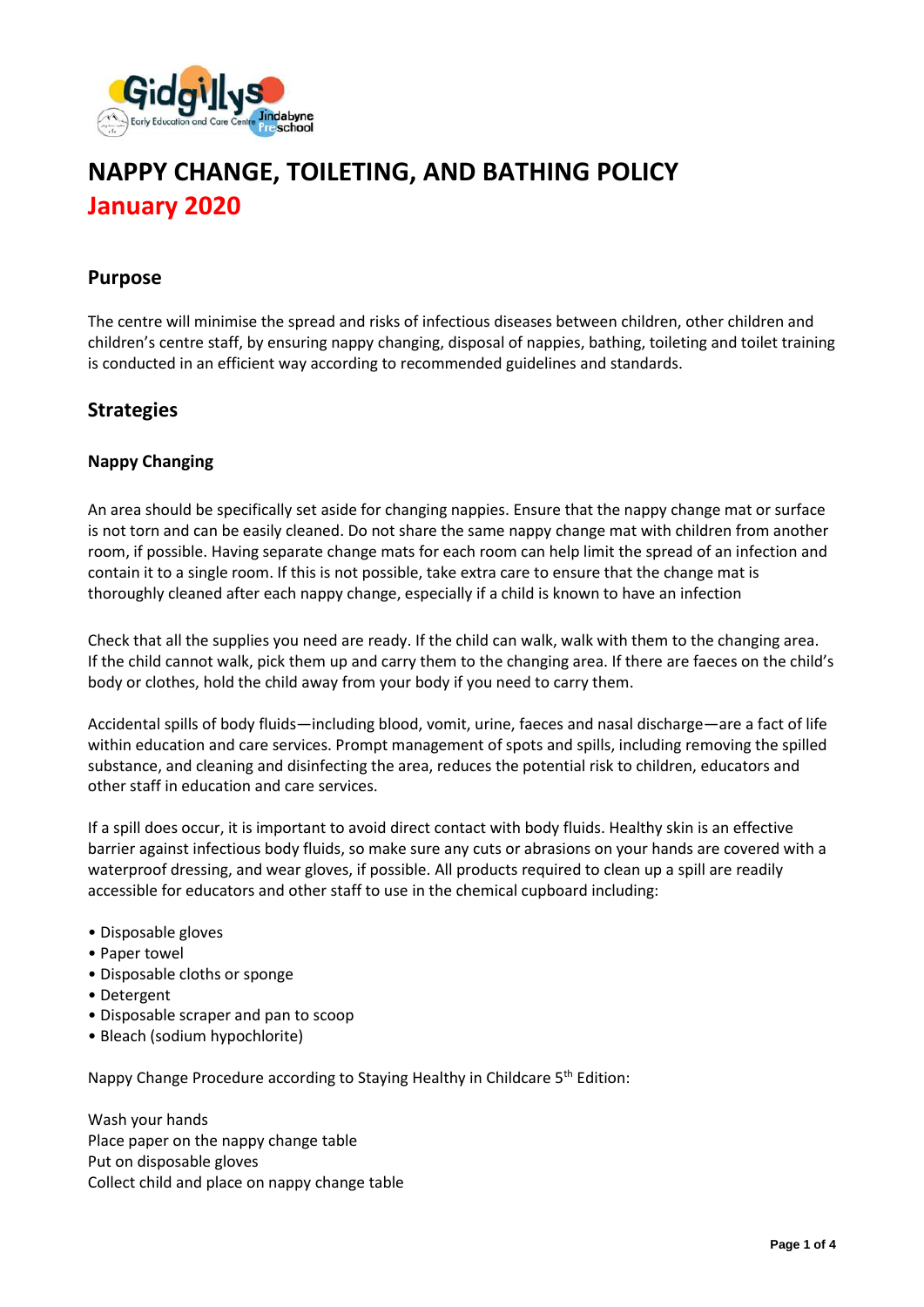

Remove child's nappy Place nappy in hands free bin Wipe child clean Remove paper under child and place in hands free bin Remove gloves and put in hands free bin \*If nappy cream needs to be applied use new disposable gloves then dispose immediately after application Place clean nappy on the child Put clothes back on child Take child away from change table Wash yours and child's hands with soap and water, dry thoroughly Clean nappy change table with soapy water and rinse and dry Record nappy change on sheet

#### **Toilet Training**

Ask parents to supply clean changes of clothes for children who are toilet training. Place soiled clothes in a plastic bag and keep these bags in a designated place until parents can take them home at the end of the day. A dry bag for all clothes throughout the day is best to use to save on bags.

Help the child use the toilet. Encourage them to pull down their bottoms and lift them onto the seat holding their legs if required for stability. Kneeling to the side of the child is recommended in case the child urinates outside of the toilet.

Children, especially girls, should be encouraged to wipe front to back, to reduce the chance of introducing bowel bacteria to the urinary tract. After toileting, help the child wash their hands. Explain to the child that washing their hands and drying them properly will stop germs that might make them ill. Always wash your own hands after helping children use the toilet.

#### **Bathing**

Preferably not use a bath or filled sink, and use the showers provided in the bathroom located in the foyer. A plastic "baby" bath is suitable to use for babies. Ensure there is a temperature regulator on the hot water tap, use warm water and test the water before putting the child in, preferably use running water or a handheld water spray and no plug or ensure the water level is low. For children old enough to stand in a shower and who require washing, use a hand-held shower and supervise the child at all times in washing, drying and dressing.

Use disposable baby wipes with hot water and soap to clean the child and respect the privacy needs of the child while bathing them. Place soiled clothes in tied plastic bags and write the child's name on them then place them in a designated area for soiled clothing, which should then be put out of reach of children.

## **Responsibilities of the Approved Provider**

Ensure that the Nominated Supervisor is informing all staff of the requirements of the policy.

#### **Responsibilities of the Nominated Supervisor**

Preferably not have staff who change nappies involved in food preparation on the same day, however if this is impractical, ensure staff use principles of infection control and safe food handling, particularly hand washing and using gloves.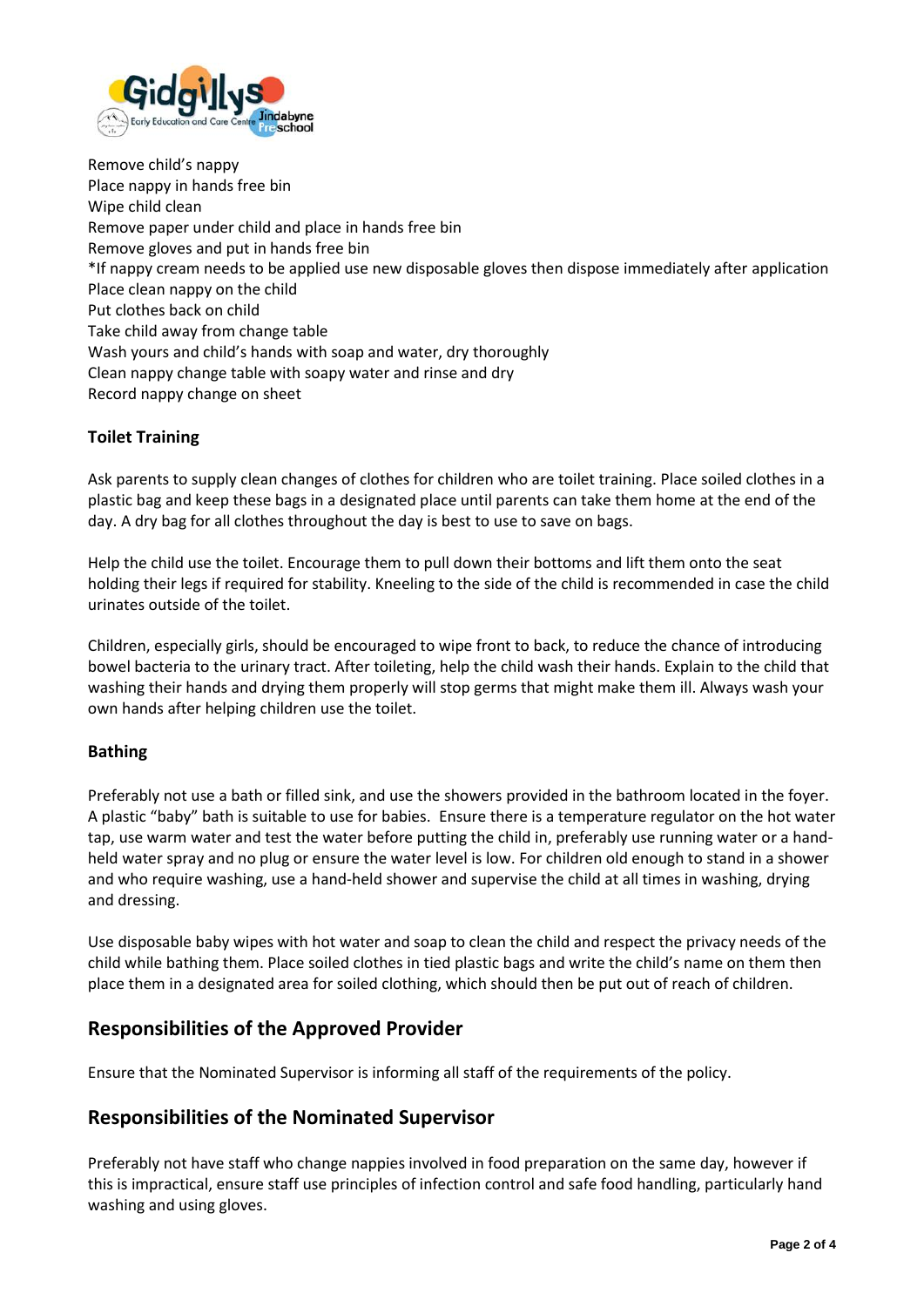

Occasionally monitoring staff as they perform a nappy change procedure would be beneficial in ensuring the nappy change procedure is being followed according to policy.

## **Responsibilities of the Educators**

Ensure that staff with cuts, abrasions, dermatitis or open wounds on their hands cover with a waterresistant occlusive dressing, which should be changed each time it is soiled or wet.

Ensure you take every necessary precaution available when dealing with ill children and any spills they make with bodily fluids. If unsure of what to do, speak with the Nominated Supervisor about the issue.

Notify Nominated Supervisor should you have any concerns of a child and their toileting habits.

## **Responsibilities of the Families**

Make sure to provide enough clothing for each child that is toilet training in the service.

Inform educators in your child's room that your child is in fact toilet training, so they can assist your family in toileting training.

Inform educators should anything change regarding nappy changes or toilet training procedures at home.

## **Related Statutory Obligations & Considerations**

#### **Australian Children's Education and Care Quality Authority (ACECQA)**

http://www.acecqa.gov.au/

**Department of Education** - http://www.dec.nsw.gov.au/what-we-offer/regulation-andaccreditation/early-childhood-education-care

**Early Years Learning Framework (EYLF)** - http://files.acecqa.gov.au/files/National-Quality-Framework-Resources-

Kit/belonging being and becoming the early years learning framework for australia.pdf **Education and Care Services National Regulations (Children (Education and Care Services) National Law (NSW)** http://www.legislation.nsw.gov.au/#/view/regulation/2011/653 **National Quality Framework (NQF)** - http://acecqa.gov.au/national-quality-framework/ **National Health and Medical Research Council -**

https://www.nhmrc.gov.au/\_files\_nhmrc/publications/attachments/ch55\_staying\_healthy\_childc are 5th edition 0.pdf

**United Nations Convention on the rights of the child -** https://www.unicef.org.au/

## **Related Telephone Numbers**

- Early Childhood Directorate 1800 619 113
- NSW Health 9381 9000